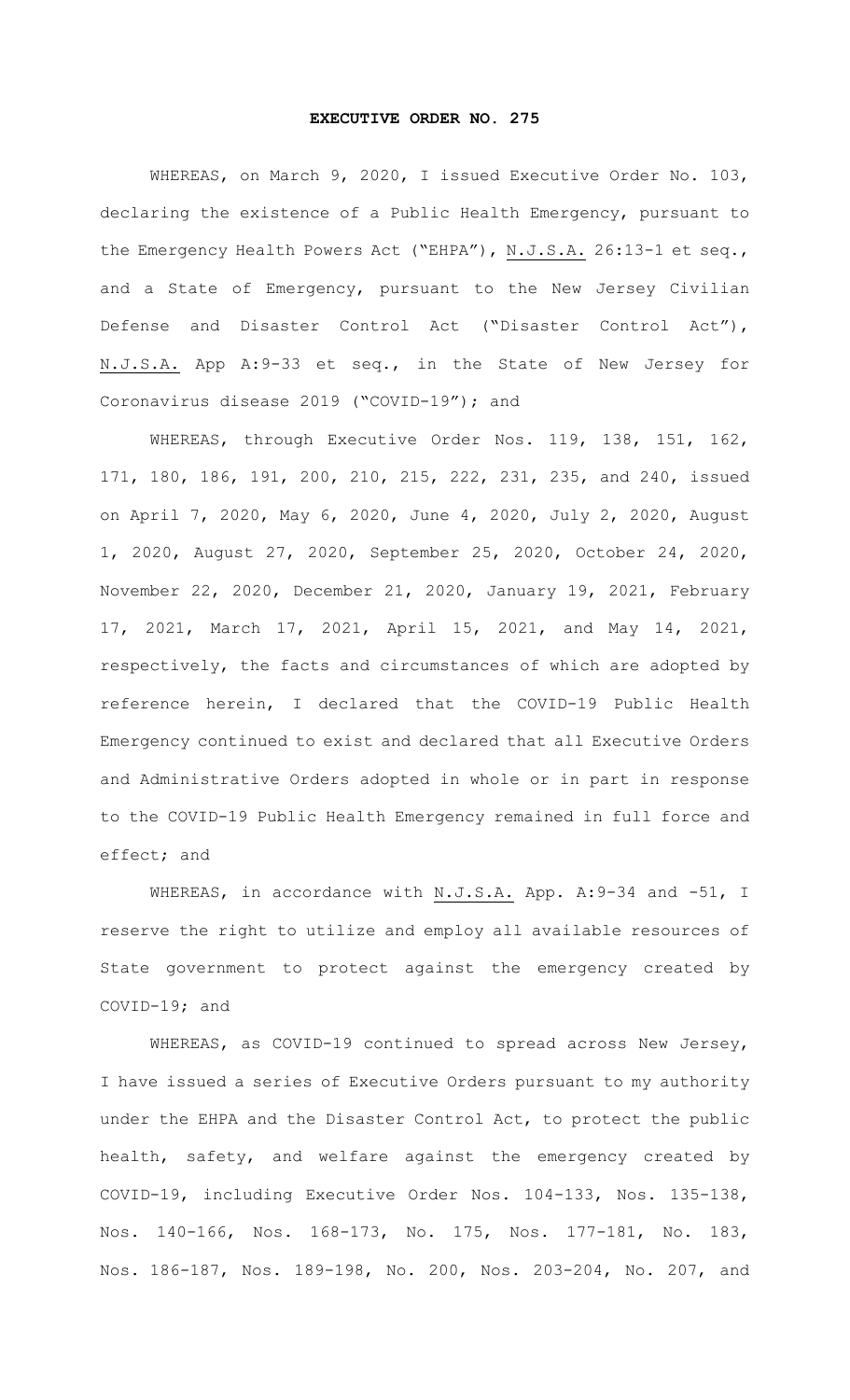Nos. 210-211 (2020) and Nos. 214-216, Nos. 219-220, Nos. 222-223, No. 225, Nos. 228-235, Nos. 237-244, No. 246, No. 249, Nos. 251- 253, Nos. 263-264, Nos. 266-267, and No. 271 (2021), the facts and circumstances of which are all adopted by reference herein; and

WHEREAS, in Executive Order Nos. 127, 159, 170, and 178 (2020), I extended certain statutory deadlines in recognition that strict enforcement of certain statutory timeframes during and shortly following the Public Health Emergency could unduly burden the Executive Branch, industry, and members of the public, including individuals, small businesses, and other entities, in ways that would be detrimental to the public welfare, or yield other unintended consequences that would frustrate the fair achievement of the statute's objectives in a manner that imperils the health, safety, and well-being of New Jersey residents, and be detrimental to the public welfare; and

WHEREAS, after determining that, because of the broad range of regulated activities, it would not be appropriate to allow a blanket extension of statutory deadlines which vary with the function or regulated activity at issue, I consulted with the Cabinet and other agency heads to identify deadlines that could be postponed without significant detriment to the well-being of the public for limited periods of time; and

WHEREAS, in Executive Order No. 127 (2020), I determined that strict enforcement of the timelines required by the Administrative Procedure Act would be detrimental to the public health and welfare because it would require responses from the public and could deprive Executive Branch departments and agencies, which faced unprecedented challenges in responding to the Public Health Emergency, of adequate time to ensure that their findings of fact, conclusions of law, and decisions and regulatory determinations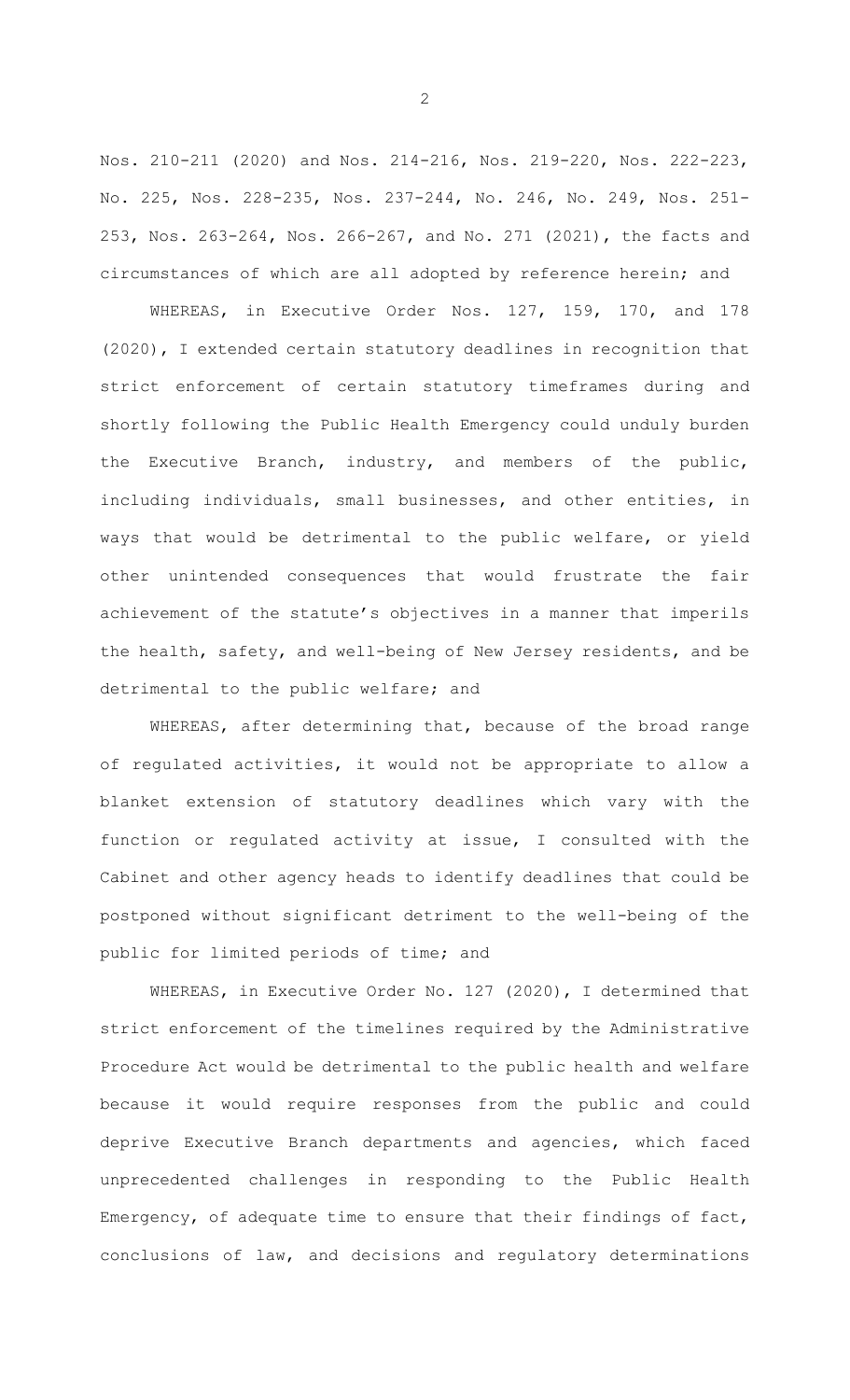comply with statutory requirements and are based upon sufficient, competent, and credible evidence; and

WHEREAS, I extended the deadlines identified in the Appendices to Executive Order Nos. 159, 170, and 178 (2020) to address the economic impact of COVID-19 upon individuals, businesses, or other non-government entities; to protect public health and safety, including because social distancing policies adopted in response to COVID-19 will make it harder for individuals, businesses, or other non-government entities to meet the deadline; to protect the health and safety of agency personnel, including because social distancing policies adopted in response to COVID-19 will make it harder to meet the deadline; to address other circumstances related to COVID-19 that would make enforcement of the deadline unduly burdensome for individuals, businesses, or other non-government entities; and to address issues arising from the COVID-19 pandemic that would make it unduly burdensome for the agency to adhere strictly to the deadline; and

WHEREAS, various deadlines were extended for specific periods based on how much additional time likely would be needed to comply due to the emergency created by COVID-19, and in some instances, based on the relationship of those deadlines to other statutory deadlines or requirements; and

WHEREAS, on June 4, 2021, I signed Assembly Bill No. 5820 into law as P.L.2021, c.103 and issued Executive Order No. 244, which terminated the Public Health Emergency declared in Executive Order No. 103 (2020) but maintained the State of Emergency declared in that same Order; and

WHEREAS, P.L.2021, c.103 provided that, following the termination of the Public Health Emergency, certain listed Executive Orders, including Executive Order Nos. 127, 159, 170, and 178 (2020), shall remain in effect until January 1, 2022; and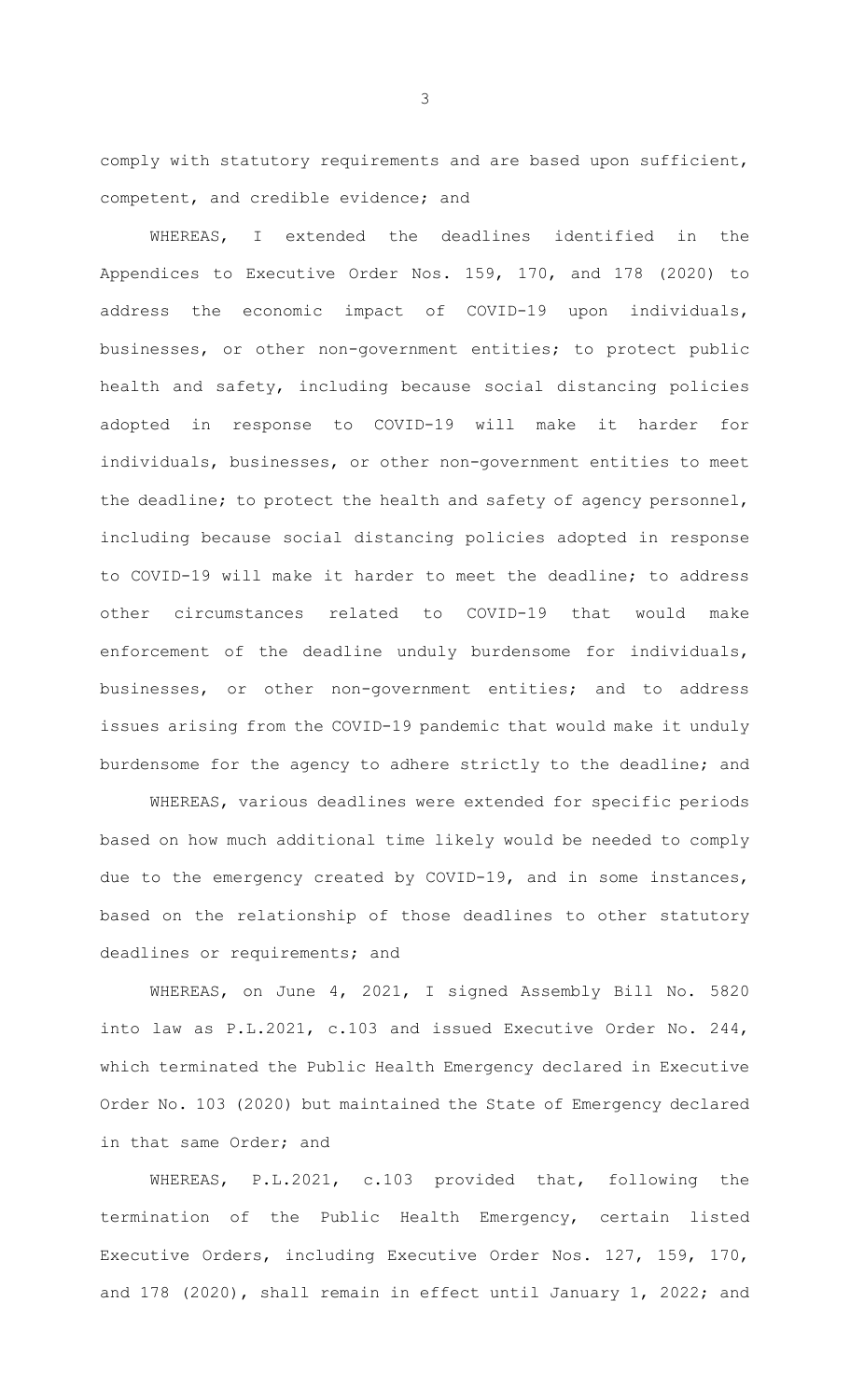WHEREAS, clarification is warranted as to the relationship between P.L.2021, c.103, the specific extensions authorized by Executive Order Nos. 127, 159, 170, 178 (2020), and Executive Order No. 244 (2021); and

WHEREAS, P.L.2021, c.103, and the Executive Orders are most appropriately understood together as treating January 1, 2022 as the last day of the Public Health Emergency for the sole purpose of determining the availability and length of extensions authorized by Executive Order Nos. 127, 159, 170, and 178 (2020); and

WHEREAS, I have consulted with the Cabinet and other agency heads and determined that certain extensions authorized by Executive Order Nos. 127, 159, 170, and 178 (2020) may be permitted to lapse before they naturally expire without having a detrimental impact on the public welfare; and

WHEREAS, on September 17, 2021, I issued Executive Order No. 263 to address certain environmental deadlines that had been tolled by Executive Order No. 136 (2020); and

WHEREAS, the Constitution and statutes of the State of New Jersey, particularly the provisions of N.J.S.A. 26:13-1 et seq., N.J.S.A. App. A: 9-33 et seq., N.J.S.A. 38A:3-6.1, and N.J.S.A. 38A:2-4 and all amendments and supplements thereto, confer upon the Governor of the State of New Jersey certain emergency powers;

NOW, THEREFORE, I, PHILIP D. MURPHY, Governor of the State of New Jersey, by virtue of the authority vested in me by the Constitution and by the Statutes of this State, do hereby ORDER and DIRECT:

1. Except as specified in Executive Order No. 263 (2021), the extensions granted by Paragraphs 1-6 of Executive Order No. 127 (2020) shall be terminated in the following manner: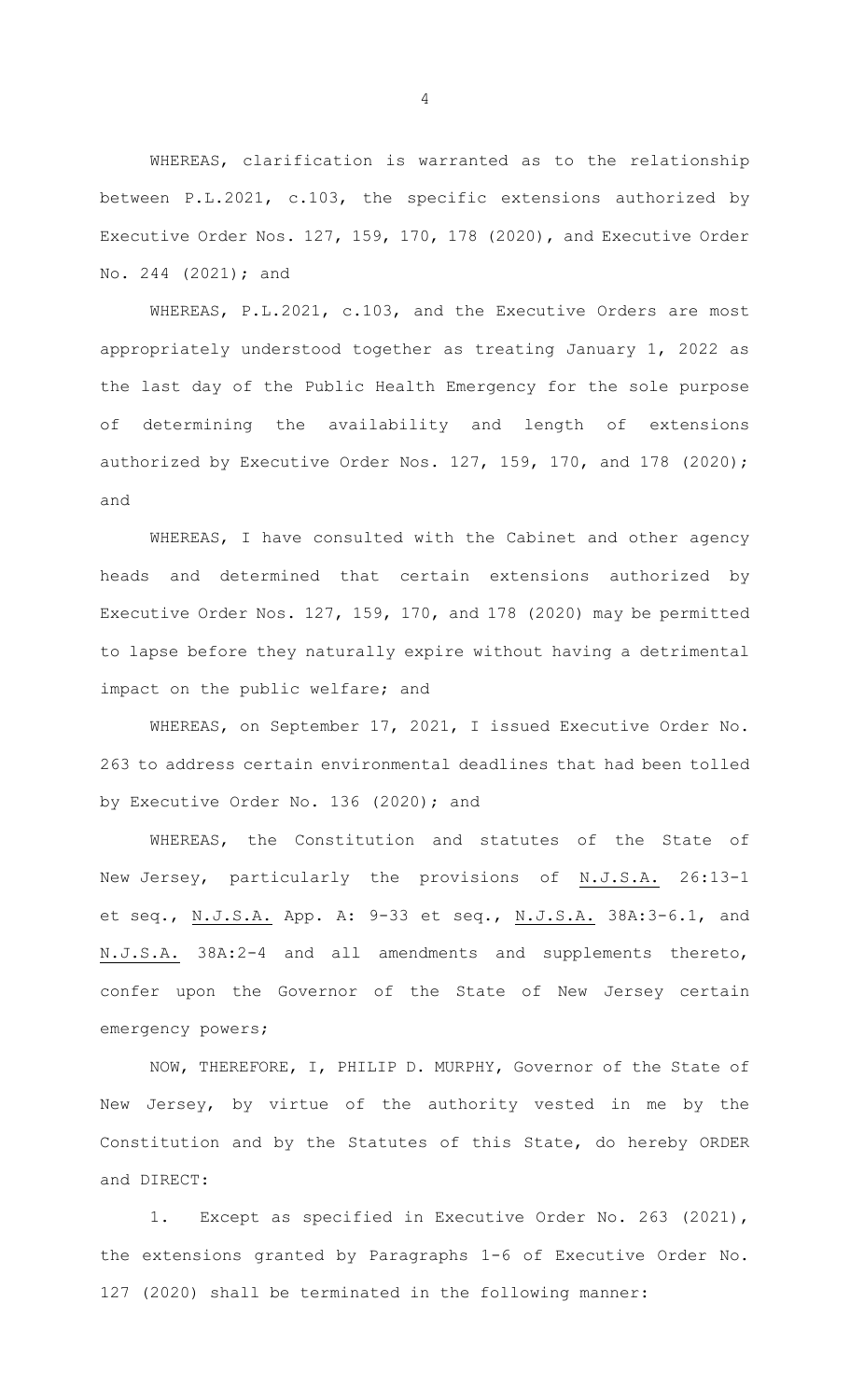- a. Any deadline, in any contested case, for (i) production and certification of a permitting record pursuant to N.J.S.A. 52:14B-10(a)(2), or (ii) filing of a recommended report and decision pursuant to N.J.S.A. 52:14B-10(c), if the original deadline would have fallen between the first day of the Public Health Emergency declared in Executive Order No. 103 (2020) and the effective date of this Order absent the extension granted by Paragraph 1 of Executive Order No. 127 (2020), shall terminate on the effective date of this Order;
- b. April 1, 2022 shall be the new deadline, in any contested case, for adopting, rejecting, or modifying a recommended report and decision pursuant to N.J.S.A. 52:14B-10(c), if the original deadline would have fallen between the first day of the Public Health Emergency declared in Executive Order No. 103 (2020) and April 1, 2022, absent the extension granted by Paragraph 1 of Executive Order No. 127 (2020);
- c. The expiration date for the following notices of rule proposal shall be January 1, 2022:
	- i. Notices of rule proposal that would have expired pursuant to the one-year expiration date set forth in N.J.A.C. 1:30-6.2(c) between April 14, 2020 and January 1, 2022, absent the extension granted by Paragraph 2 of Executive Order No. 127 (2020); and
	- ii. Notices of rule proposal that would have expired pursuant to the 18-month expiration date set forth in  $N.J.S.A.$  52:14B-4.10(e),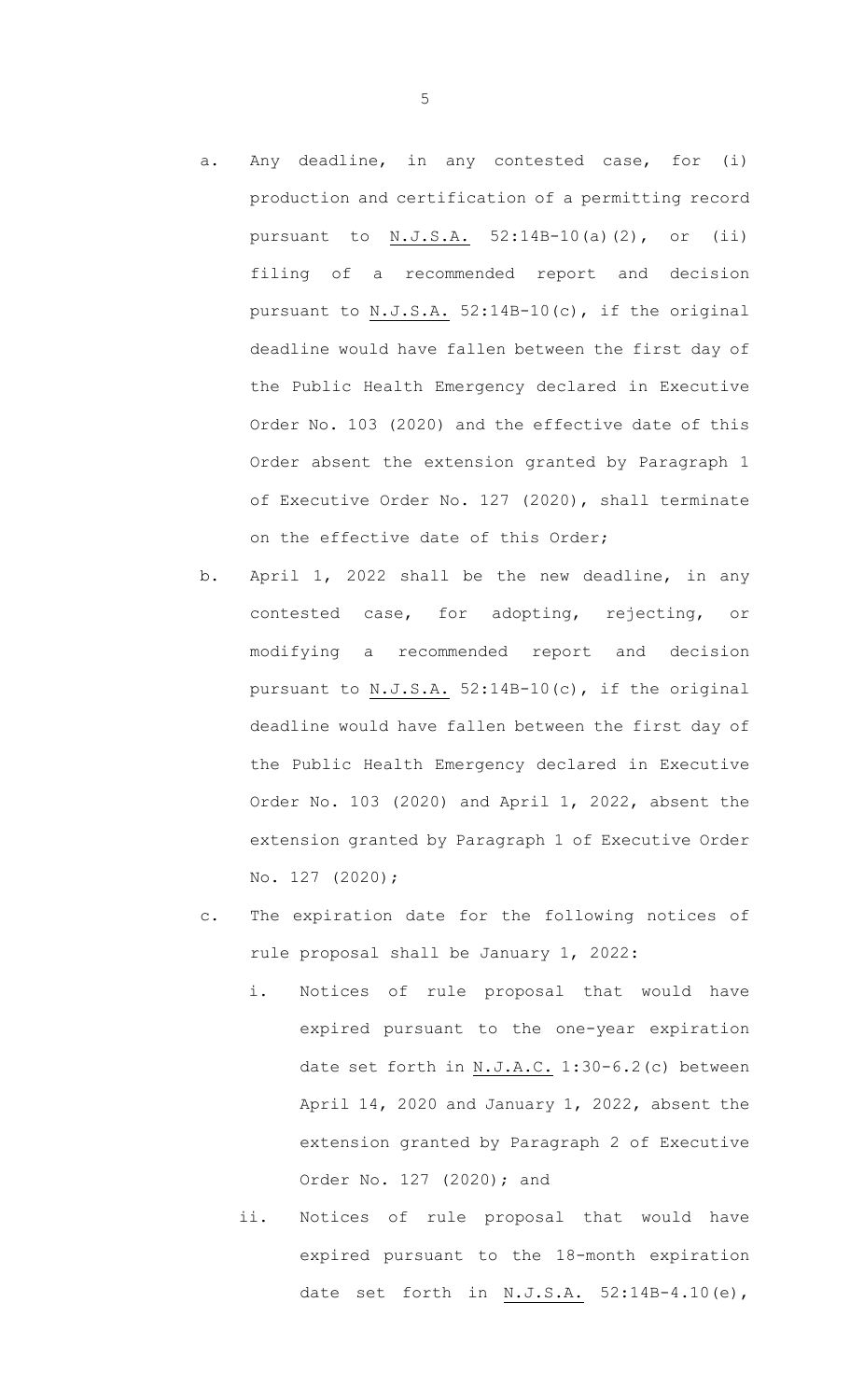N.J.A.C. 1:30-6.2(c), and N.J.A.C. 1:30- 6.3(e) between April 14, 2020 and January 1, 2022, absent the extension granted by Paragraph 3 of Executive Order No. 127 (2020). Nothing herein shall be construed to mean that an agency which has issued such notice of substantial change on or after July 6, 2021, shall have fewer than 180 days to act upon the notice of substantial change.

- d. January 1, 2022 shall be the new deadline for an Executive Branch department or agency to act on any petition for rulemaking pursuant to N.J.S.A. 52:14B-4(f), N.J.A.C. 1:30-4.1 to -4.3, or any Executive Branch department or agency rule prescribing procedures for the consideration and disposition of petitions for rulemaking, if the original deadline would have fallen between the first day of the Public Health Emergency declared in Executive Order No. 103 (2020) and January 1, 2022, absent the extension granted by Paragraph 4 of Executive Order No. 127 (2020);
- e. January 1, 2022 shall be the expiration date of any rule that would have expired pursuant to N.J.S.A. 52:14B-5.1 and N.J.A.C. 1:30-6.4 between the first day of the Public Health Emergency declared in Executive Order No. 103 (2020) and January 1, 2022, absent the extension granted by Paragraph 5 of Executive Order No. 127 (2020); and
- f. January 1, 2022 shall be the expiration date of any emergency rule that would have expired pursuant to N.J.S.A. 52:14B-4(c) and N.J.A.C. 1:30-6.5 between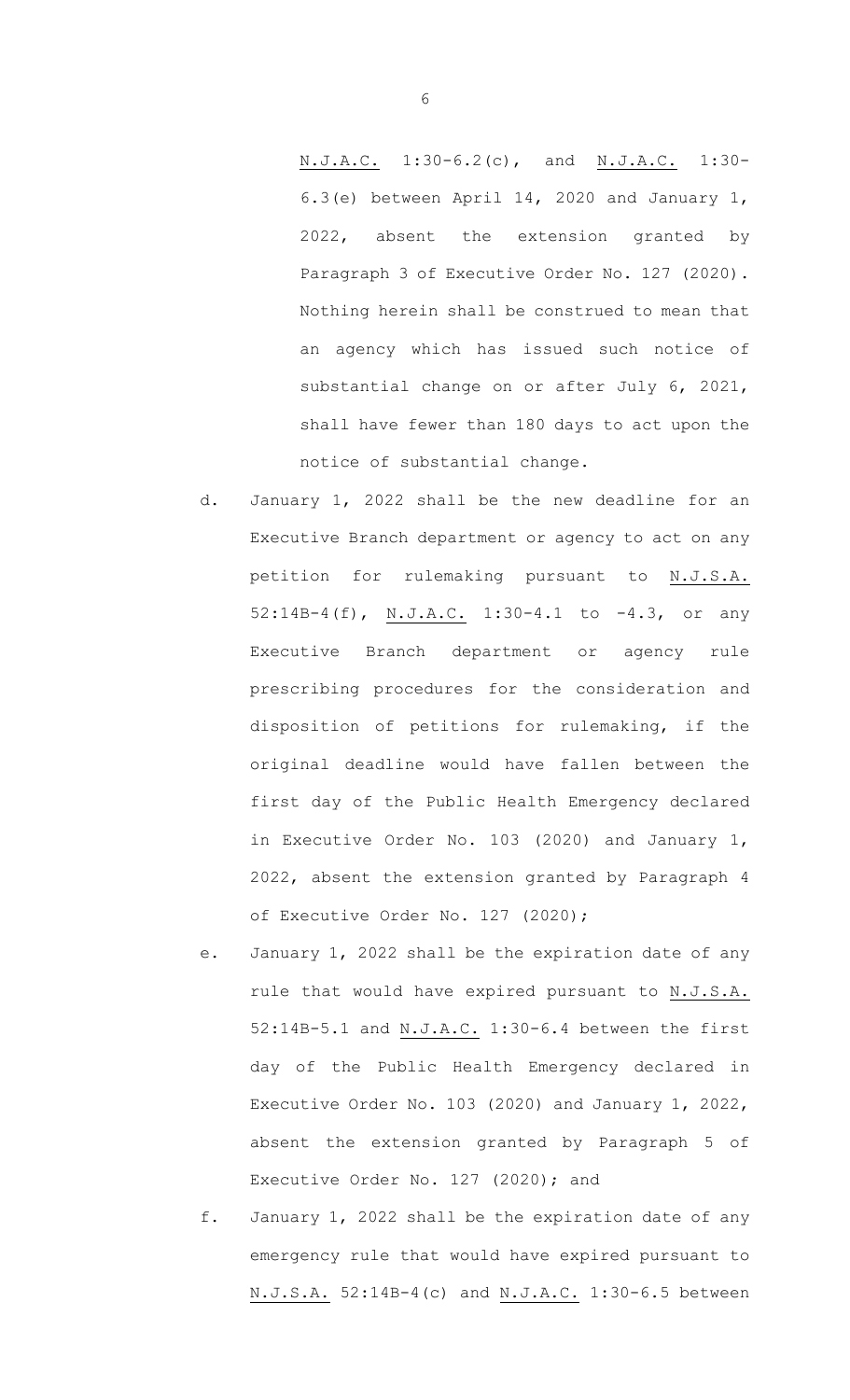the first day of the Public Health Emergency declared in Executive Order No. 103 (2020) and January 1, 2022, absent the extension granted by Paragraph 6 of Executive Order No. 127 (2020).

2. Except as specified in the Appendix to this Order, for statutory deadlines, including statutory effective dates, extended by Paragraph 2 or 6 of Executive Order Nos. 159, 170, or 178 (2020) by a specific number of days from the original deadline, the extension shall be applicable to deadlines falling on or before January 31, 2022. The extended deadlines are identified in the Appendix.

3. Except as specified in the Appendix to this Order or Paragraph 5 of Executive Order Nos. 159, 170, or 178 (2020), for statutory deadlines, including statutory effective dates, extended by Paragraph 3 or 6 of Executive Order Nos. 159, 170, or 178 (2020) until a specific number of days or months after the last day of the Public Health Emergency, the extension shall run until the specific number of days or months after January 1, 2022, and shall be available to any person or entity that would have been required to meet such deadline between the beginning of the Public Health Emergency and the new deadline. The extended deadlines are identified in the Appendix.

4. Nothing in this Order is intended to deny or alter the authority of any agency or instrumentality of the State government, or any other person or entity, to request, grant, or consent to any extension that would otherwise be permissible under existing law.

5. This Order is not intended to, and does not, confer any legal rights upon businesses or others whose activities are regulated by New Jersey's agencies, boards, commissions, or departments and shall not be used as a basis for legal challenges